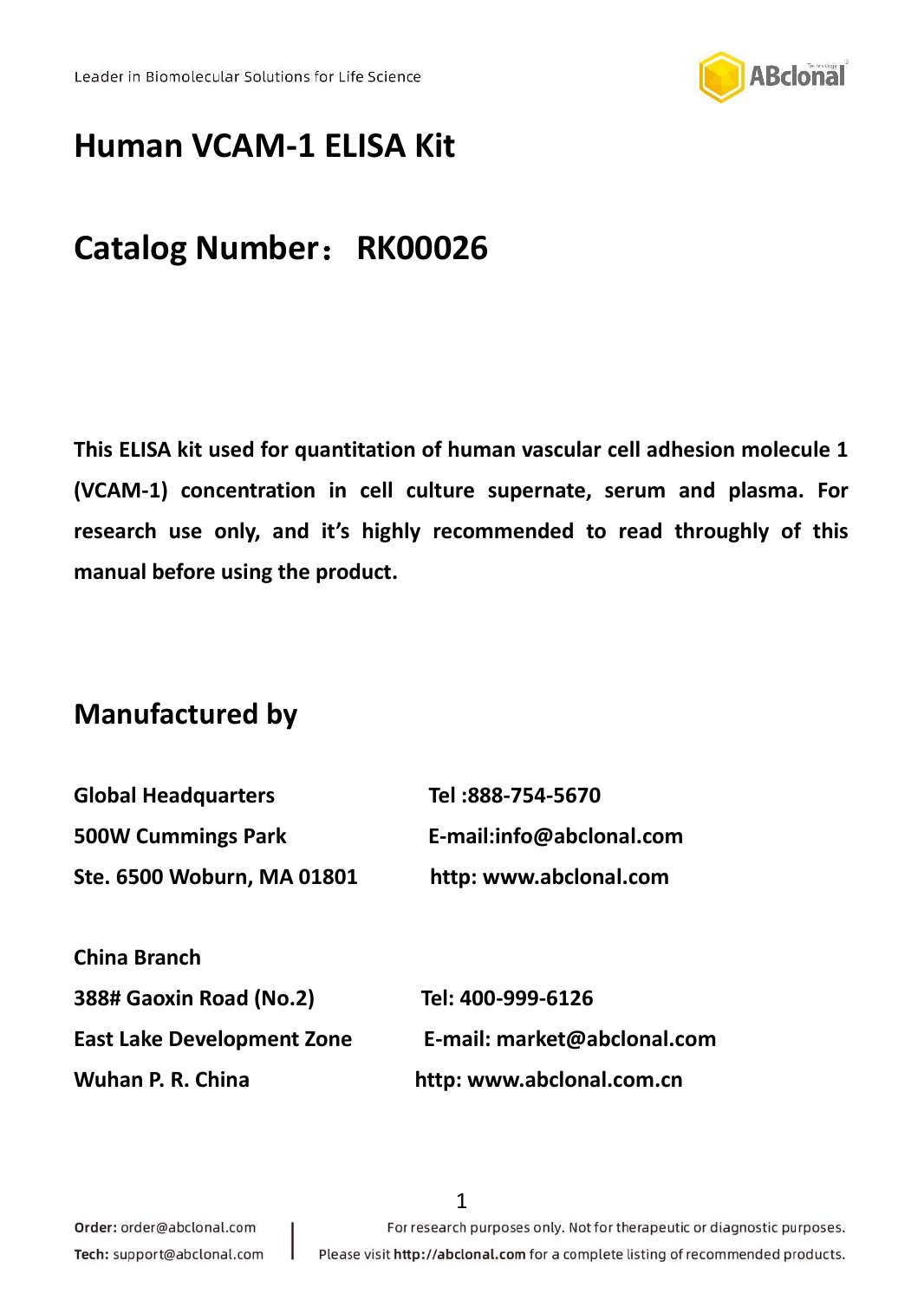

## **Contents**

J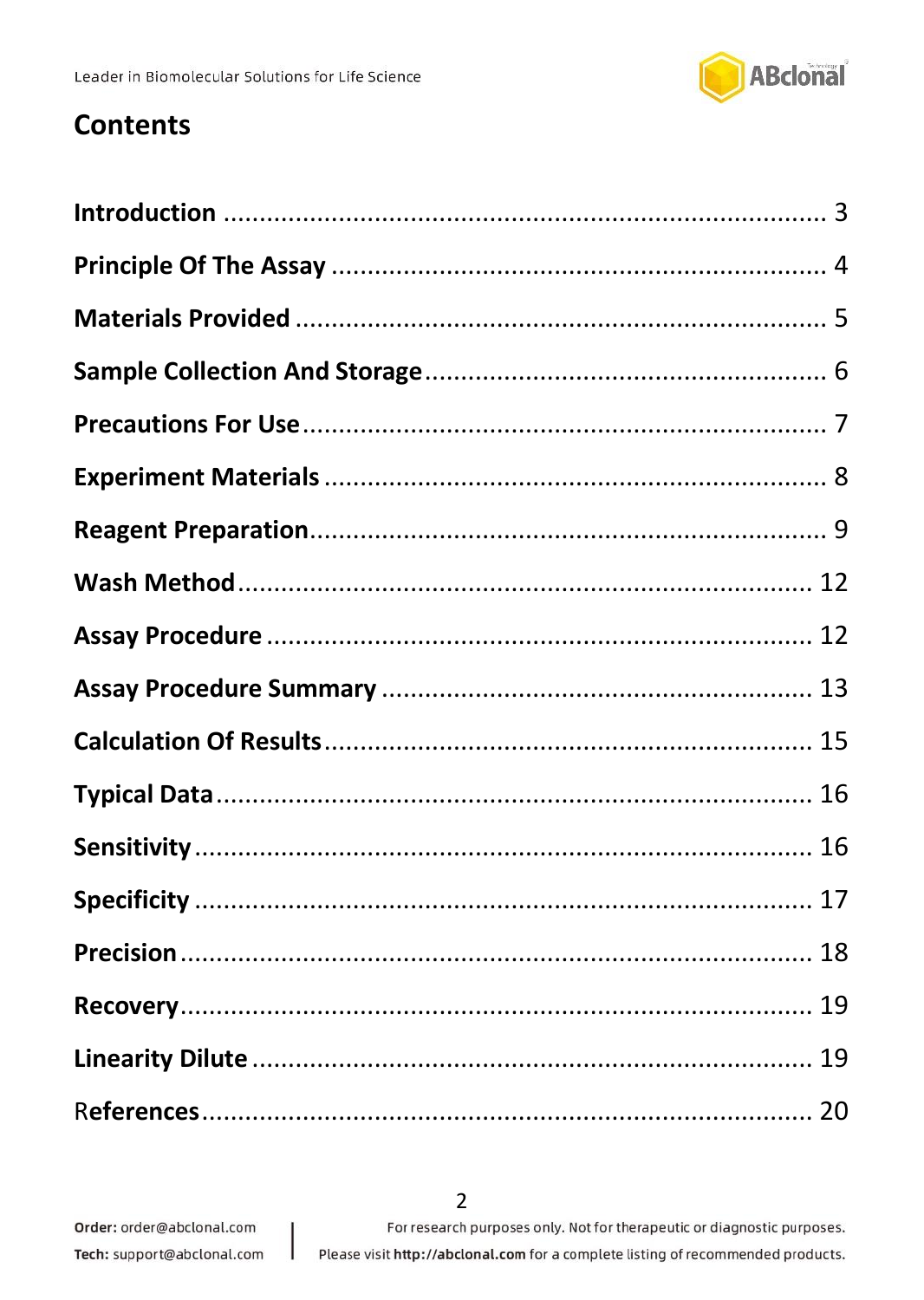

## **Introduction**

Human Vascular Cell Adhesion Molecule-1 (VCAM-1) is a 100-110 kDa, 715 amino acid (aa) type I transmembrane glycoprotein typically characterized by the presence of seven C2-type immunoglobulin (Ig) domains (1-3). Its extracellular region is 674 aa in length, followed by a 22 aa transmembrane segment and a 19 aa cytoplasmic tail (1, 2). In the extracellular region, there are multiple N-linked glycosylation sites (the predicted molecular weight is 80 kDa), and each C2 domain is closed by a disulfide bridge. There is considerable interspecies VCAM-1 homology, with mouse and rat VCAM-1 showing approximately 75% aa identity to human VCAM-1 (2-4). Notably, the short 19 aa cytoplasmic tail is absolutely conserved, mouse to human to rat (4). Cells expressing mouse VCAM-1 bind both mouse and human leukocytes, and this reflects their high degree of aa identity (4). A number of variants of VCAM-1 are known to occur, all of which are likely the result of alternate gene splicing. In particular, a human six Ig domain molecule is known (1), and in rabbits, an eight Ig domain form has been identified (2). There is also a three-C2 domain, 43 kDa GPI-linked form of VCAM-1 (5, 6). Although it binds known VCAM-1 ligands (or co-receptors), its function is unclear. Cells known to express VCAM-1 include neurons (7), endothelial cells (8), smooth muscle cells (9), fibroblasts (10) and macrophages (11).

Soluble VCAM-1 has been identified in culture supernates (12), blood (13-15), and cerebrospinal fluid (15, 16). In vitro, basal levels of VCAM-1 shedding by unstimulated NIH-3T3 cells appear to partially require metalloproteinase activity, while PMA-induced shedding is dependent upon the proteolytic activity of TACE/ADAM17 (12).

Functionally, VCAM-1 binds to both α4β1 (VLA-4) and α4β7 (LPAM-1) integrins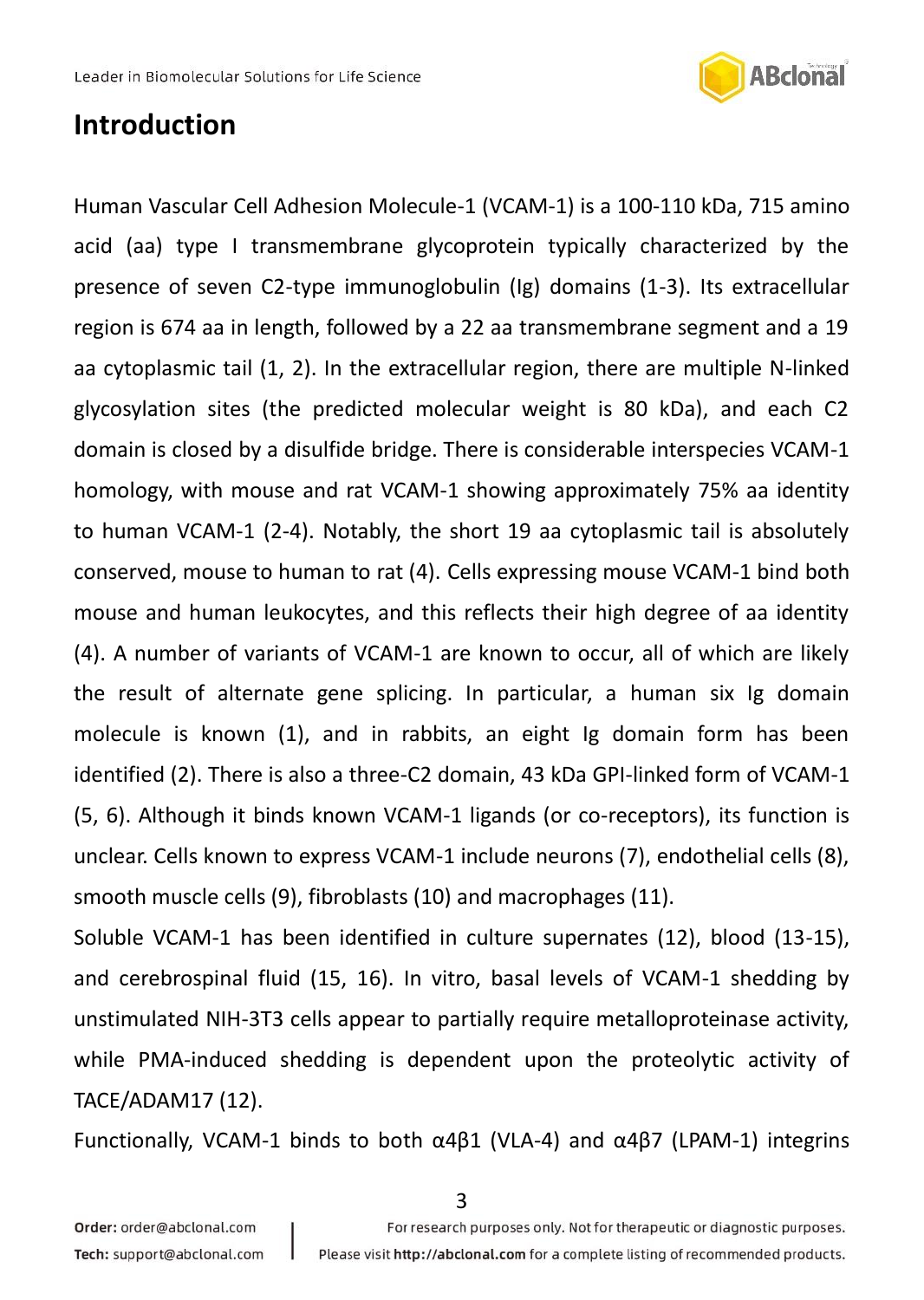

(17, 18). These integrins (or VCAM-1 ligands) are expressed on a variety of cells, with VLA-4 found on all leukocytes with the exception of neutrophils (17, 19, 20). Because of this, VCAM-1/VCAM-1 ligand interactions are undoubtedly key events in the rate and timing of leukocyte extravasation (3). Other roles proposed for VCAM-1 include the regulation of osteoclastogenesis via a cell-to-cell contact mechanism (21) and the induction of sickle cell adherence to vascular endothelial cells during hypoxemia (22).

## **Principle Of The Assay**

This assay employs the quantitative sandwich enzyme immunoassay technique. An antibody specific for VCAM-1 has been pre-coated onto a microplate. Standards and samples are pipetted into the wells and any VCAM-1 present is bound by the immobilized antibody. Following incubation unbound samples are removed during a wash step, and then a detection antibody specific for VCAM-1 is added to the wells and binds to the combination of capture antibody-VCAM-1 in sample. Following a wash to remove any unbound combination, and enzyme conjugate is added to the wells. Following incubation and wash steps, a substrate is added. A colored product TMB is formed in proportion to the amount of VCAM-1 present in the sample. The reaction is terminated by addition of acid and absorbance is measured. A standard curve is prepared from seven VCAM-1 standard dilutions and VCAM-1 sample concentration determined.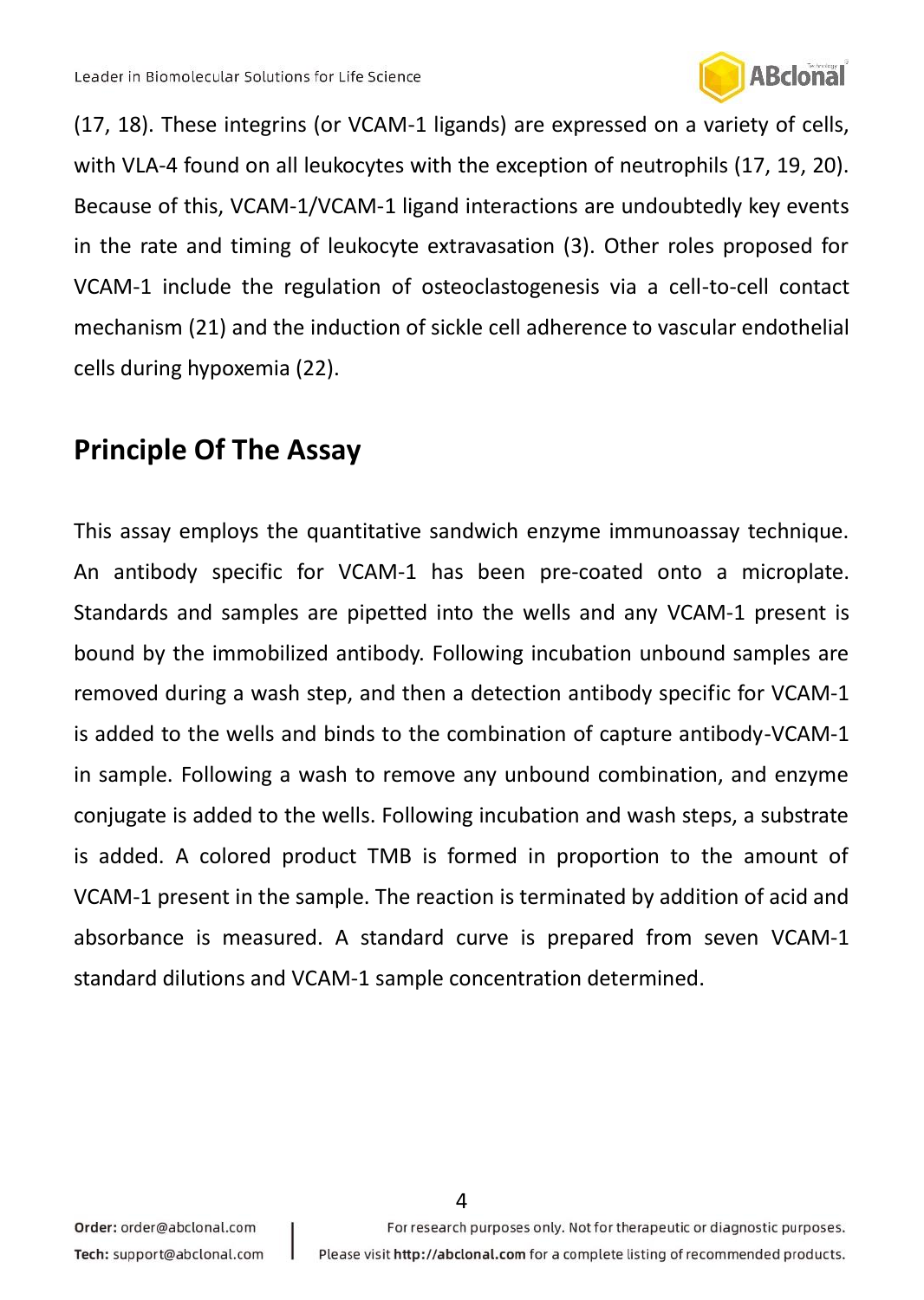

## <span id="page-4-0"></span>**Materials Provided**

| Part                                                   | <b>Size (96T)</b> | Cat NO. | <b>STORAGE OF OPENED/</b><br><b>RECONSTITUTED MATERIAL</b>                                                                             |
|--------------------------------------------------------|-------------------|---------|----------------------------------------------------------------------------------------------------------------------------------------|
| <b>Antibody Coated Plate</b>                           | $8\times12$       | RM00132 | Return unused wells to the foil<br>pouch containing the desiccant<br>pack and store at 2-8 °C.Reseal<br>along entire edge of zip-seal. |
| <b>Standard Lyophilized</b>                            | $\overline{2}$    | RM00129 | Aliquot and store at 2-8 °C in a<br>manual defrost freezer.* Avoid<br>repeated freeze-thaw cycles.                                     |
| <b>Concentrated Biotin Conjugate</b><br>Antibody (30×) | $1 \times 400$ ul | RM00130 | May be stored for up to                                                                                                                |
| <b>Streptavidin-HRP Concentrated</b><br>(30x)          | $1 \times 400$ ul | RM00131 | 6 month at 2-8 $°C.*$                                                                                                                  |
| <b>Standard/Sample Diluent (R1)</b>                    | $1 \times 20$ mL  | RM00023 |                                                                                                                                        |
| <b>Biotin-Conjugate Antibody</b><br>Diluent (R2)       | $1 \times 16$ mL  | RM00024 |                                                                                                                                        |
| Streptavidin-HRP Diluent(R3)                           | $1 \times 16$ mL  | RM00025 | May be stored for up to<br>6 month at $2-8$ °C.*                                                                                       |
| Wash Buffer(20x)                                       | $1 \times 30$ mL  | RM00026 |                                                                                                                                        |
| <b>TMB Substrate</b>                                   | $1 \times 12$ mL  | RM00027 |                                                                                                                                        |
| <b>Stop Solution</b>                                   | $1 \times 12$ mL  | RM00028 |                                                                                                                                        |

Order: order@abclonal.com

For research purposes only. Not for therapeutic or diagnostic purposes.

Tech: support@abclonal.com

J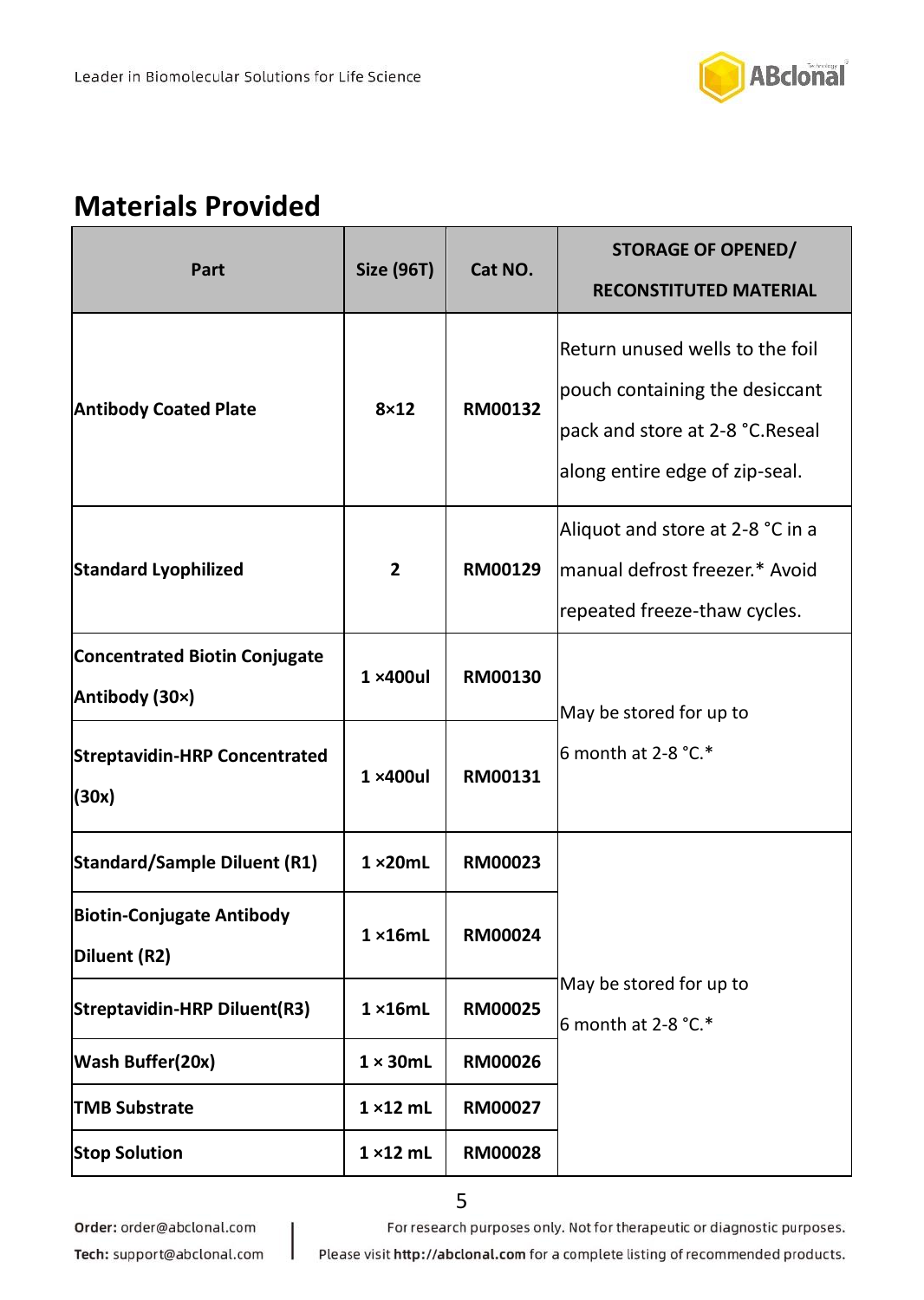

| <b>Plate Sealers</b> | 4 strips |
|----------------------|----------|
| <b>Specification</b> |          |

## <span id="page-5-0"></span>**Sample Collection And Storage**

### **1. Cell Culture Supernates:**

Centrifuge 1000x g for 10 min and detect; or aliquot and store samples at -20°C to -70°C (Stored at 2-8°C if tested within 24 hours). Avoid freeze/thaw cycles.If cell culture supernate samples require larger dilutions, perform an intermediate dilution with culture media and the final dilution with the Standard/Sample Diluent(R1).

#### **2. Serum:**

Use a serum separator tube and allow samples to clot for 30 minutes before centrifugation for 10 minutes at 1000x g, and detect; or aliquot and store samples at -20°C to -70°C (Stored at 2-8°C if tested within 24 hours). Avoid freeze/thaw cycles.

### **3. Plasma**

Collect plasma using EDTA or heparin as an anticoagulant. Centrifuge for 15 minutes at 1000x g within 30 minutes of collection, and detect; or aliquot and store samples at -20°C to -70°C (Stored at 2-8°C if tested within 24 hours). Avoid freeze / thaw cycles.

### **4. Avoid hemolytic and hyperlipidemia sample for Serum and Plasma.**

### **5. Dilution:**

Dilute samples at the appropriate multiple (recommend to do pre-test to determine the dilution factor).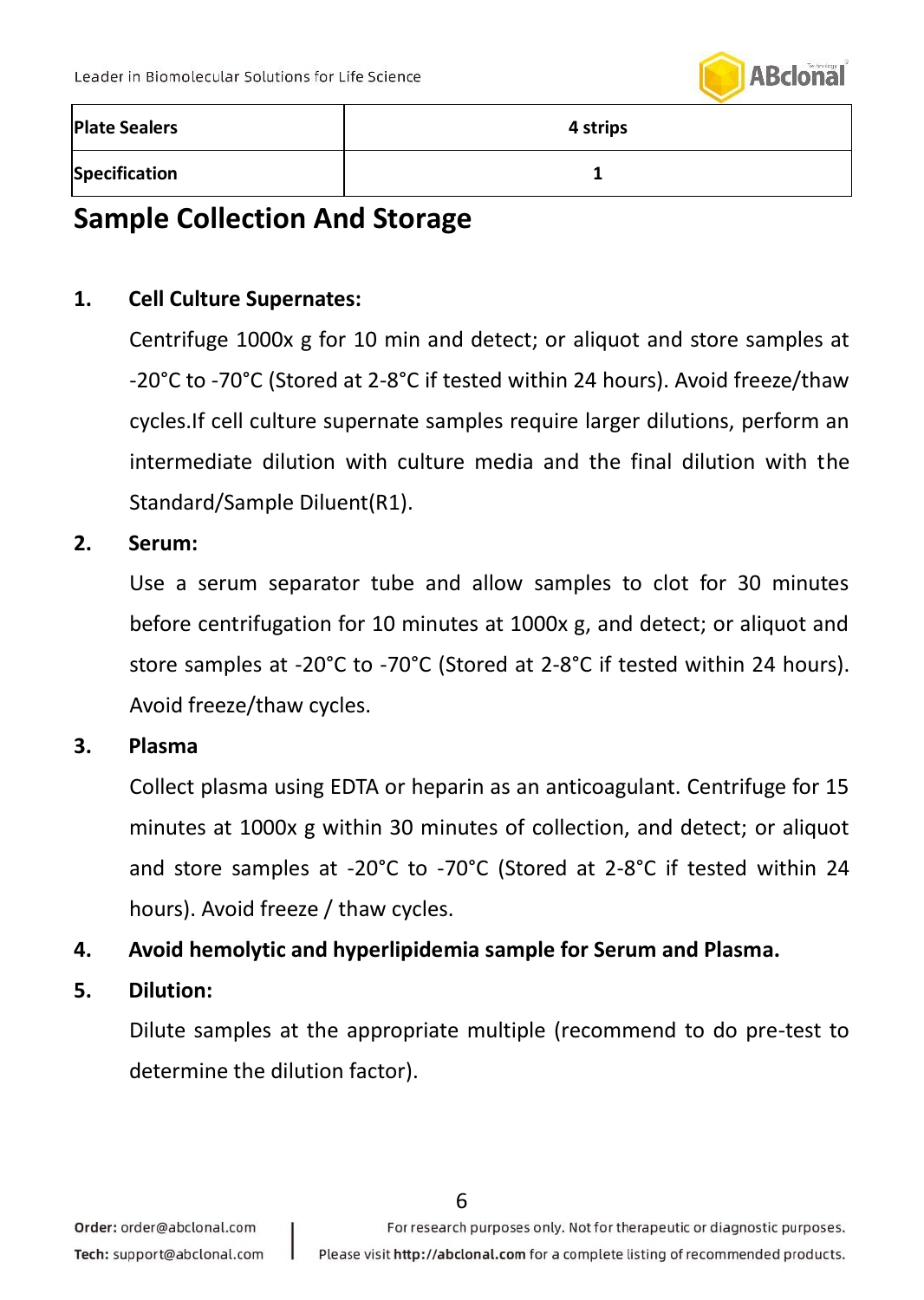

## <span id="page-6-0"></span>**Precautions**

### 1. **FOR RESEARCH USE ONLY. NOT FOR USE IN DIAGNOSTIC PROCEDURES.**

- 2. Any variation in diluent, operator, pipetting technique, washing technique, incubation time or temperature, and kit age can cause variation in binding.
- 3. Variations in sample collection, processing, and storage may cause sample value differences.
- 4. Reagents may be harmful, if ingested, rinse it with an excess amount of tap water.
- 5. Stop Solution contains strong acid. Wear eye, hand, and face protection.
- 6. Apart from the standard of kits, other components should not be refrigerated.
- 7. Please perform simple centrifugation to collect the liquid before use.
- 8. Do not mix or substitute reagents with those from other lots or other sources.
- 9. Adequate mixing is very important for good result. Use a mini-vortexer at the lowest frequency.
- 10. Mix the sample and all components in the kits adequately, and use clean plastic container to prepare all of the diluent.
- 11. Both the sample and standard should be assayed in duplicate, and the sequence of the regents should be added consistently.
- 12. Reuse of dissolved standard is not recommended.
- 13. The kit should not be used beyond the expiration date on the kit label.
- 14. The kit should be away from light when it is stored or incubated.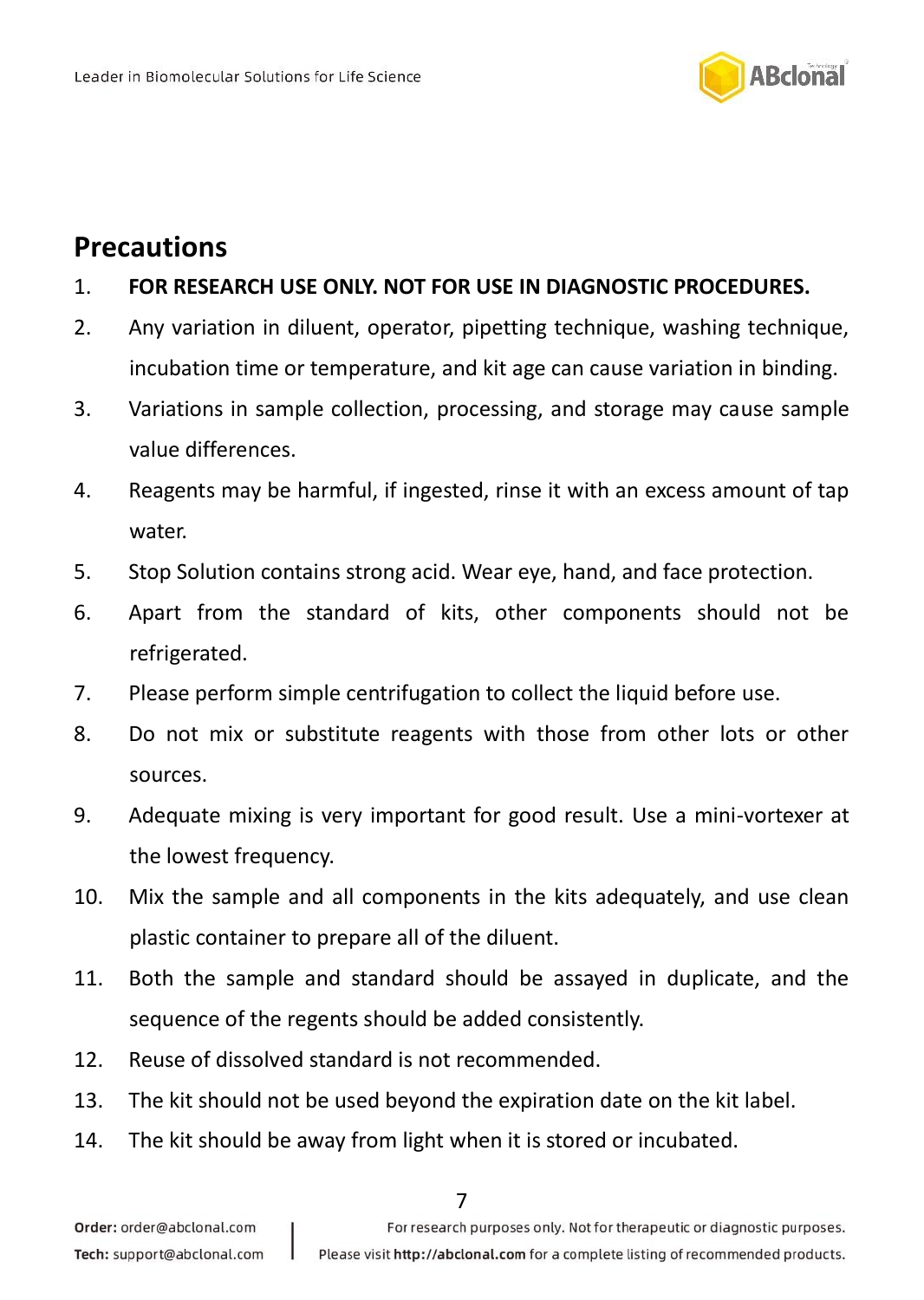

- 15. To reduce the likelihood of blood-borne transmission of infectious agents, handle all serum, plasma and other biological fluids in accordance with NCCLS regulations.
- 16. To avoid cross contamination, please use disposable pipette tips.
- 17. Please prepare all the kit components according to the Specification. If the kits will be used several times, please seal the rest strips and preserve with desiccants. Do use up within 2 months.
- <span id="page-7-0"></span>18. The 48T kit is also suitable for the specification.

## **Experiment Materials**

- 1. Microplate reader(measuring absorbance at 450 nm, with the correction wavelength set at 570 nm or 630 nm).
- 2. Pipettes and pipette tips:0.5-10, 2-20, 20-200, 200-1000 μL.
- 3. Microplate washer, Squirt bottle.
- 4. Micro-oscillator.
- 5. Deionized or double distilled water, graduated cylinder.
- 6. Polypropylene Test tubes for dilution.
- <span id="page-7-1"></span>7. Incubator.

For research purposes only. Not for therapeutic or diagnostic purposes.

8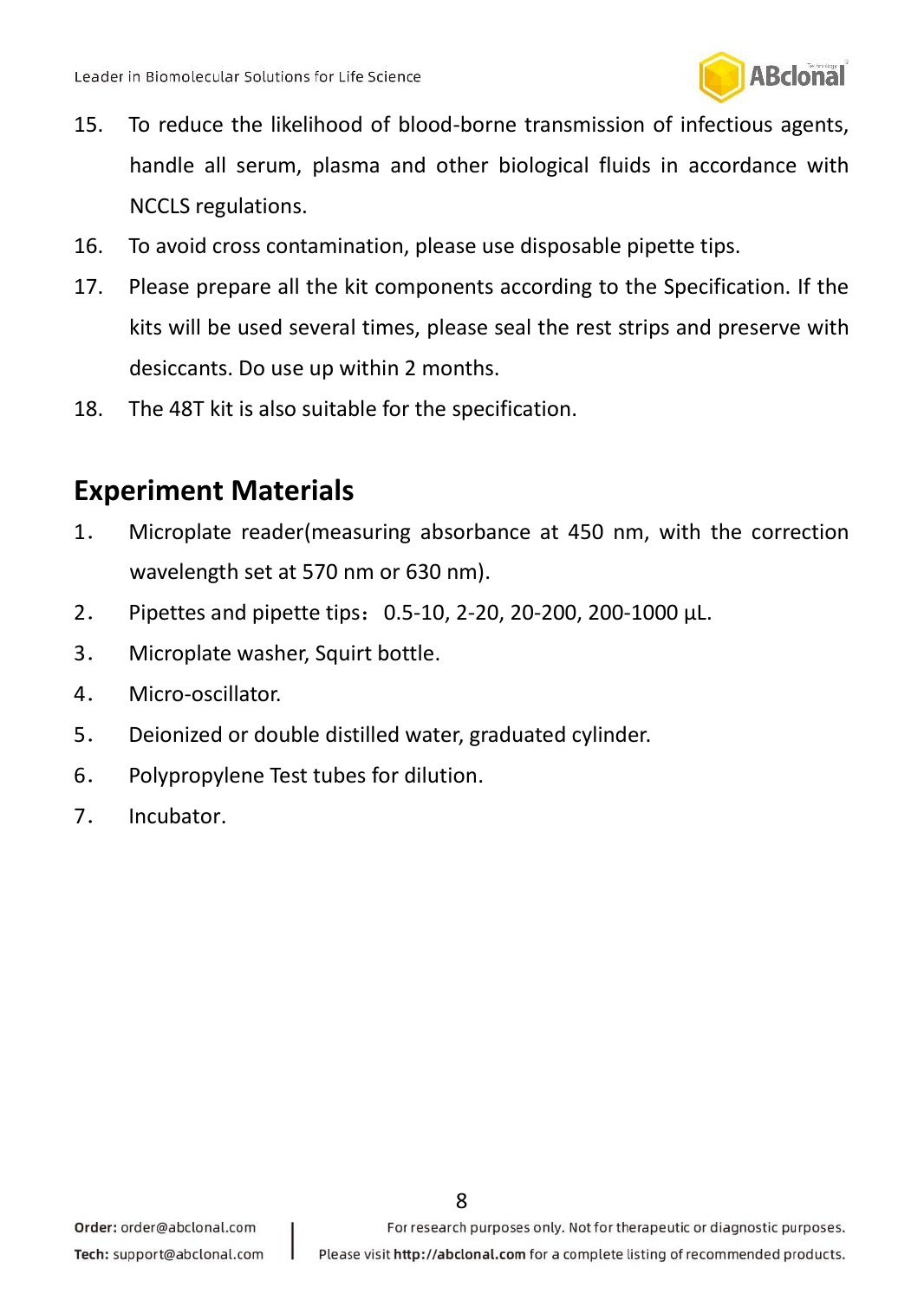

## **Reagent Preparation**

- **1. Bring all reagents to room temperature before use. If crystals have formed in the concentrate, Bring the reagent to room temperature and mix gently until the crystals have completely dissolved.**
- 2. **Standard:** Add Standard/Sample Diluent(R1) 0.5mL into freeze-dried standard, sit for a minimum of 15 minutes with gentle agitation prior to making dilutions (2000pg/mL), Prepare EP tubes containing Standard/Sample Diluent(R1), and produce a dilution series according to the picture shown below (recommended concentration for standard curve: 2000, 1000, 500, 250, 125, 62.5, 31.2, 0pg/mL). Redissolved standard solution (2000pg/mL), aliquot and store at -20°C— -70°C.

Std 250 μL 250 μL 250 μL 250 μL 250 μL 250 μL

9

Order: order@abclonal.com Tech: support@abclonal.com For research purposes only. Not for therapeutic or diagnostic purposes.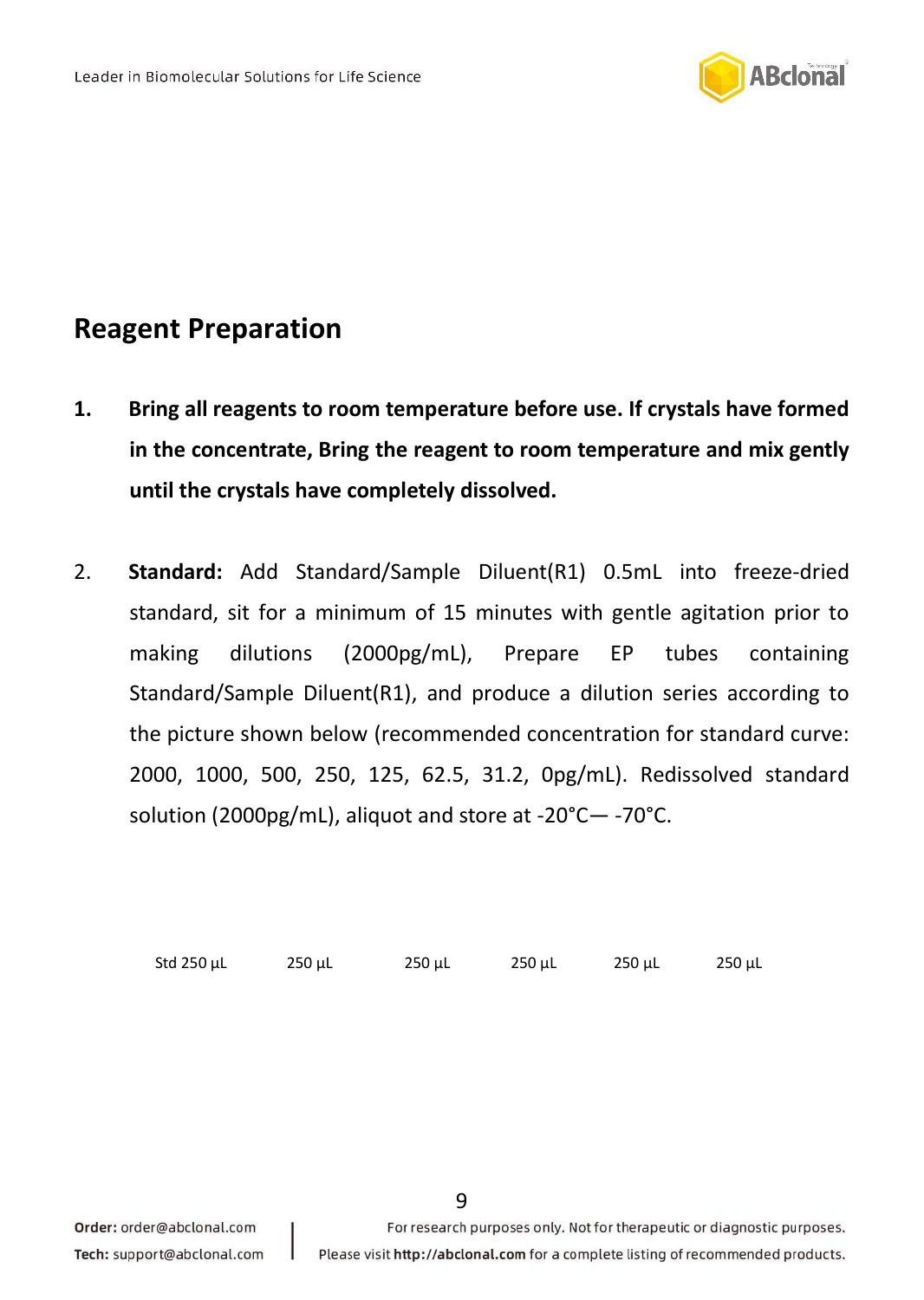Leader in Biomolecular Solutions for Life Science





**3. Concentrated Biotin Conjugate Antibody (30x)** : Dilute 1:30 with the Biotin-Conjugate Antibody Diluent (R2) before use, and the diluted solution should be used within 30 min.

### **Dilution Method**

| <b>Strip</b> | Concentrated<br><b>Biotin-Conjugate antibody</b><br>(30x) | <b>Biotin-Conjugate</b><br><b>Antibody Diluent (R2)</b> |
|--------------|-----------------------------------------------------------|---------------------------------------------------------|
| $\mathbf{z}$ | 66uL                                                      | 1914uL                                                  |
| 4            | 132uL                                                     | 3828uL                                                  |
| 6            | 198uL                                                     | 5742uL                                                  |
| 8            | 264uL                                                     | 7656uL                                                  |
| 10           | 330uL                                                     | 9570uL                                                  |
| 12           | 396uL                                                     | 11484uL                                                 |

10

Order: order@abclonal.com

For research purposes only. Not for therapeutic or diagnostic purposes.

Tech: support@abclonal.com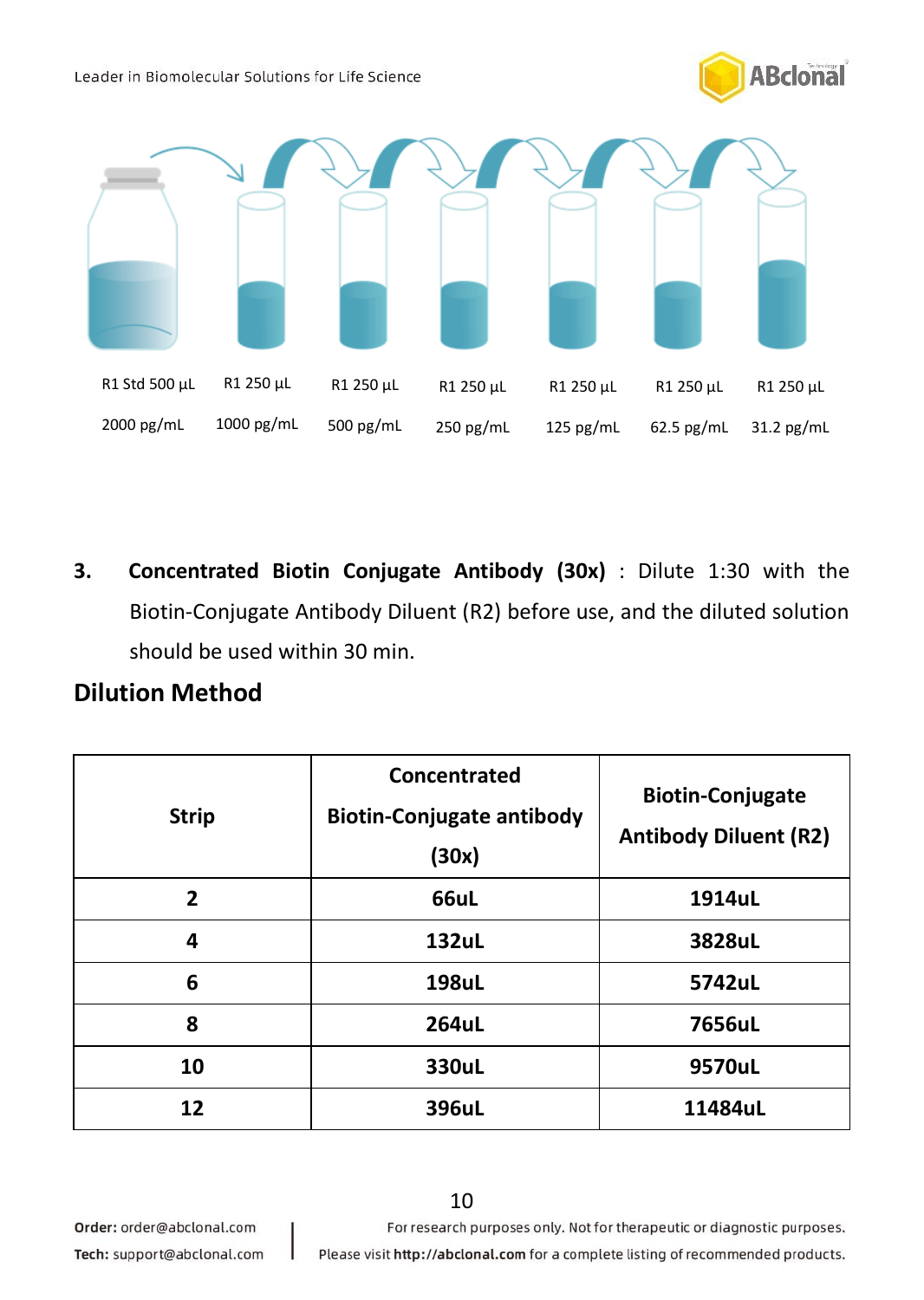

4. **Streptavidin-HRP Concentrated (30x):** Dilute 1:30 with the Streptavidin-HRP Diluent(R3) before use, and the diluted solution should be used within 30 min.

### **Dilution Method**

| <b>Strip</b> | Concentrated<br>Streptavidin-HRP (30x) | <b>Streptavidin-HRP</b><br>Diluent(R3) |
|--------------|----------------------------------------|----------------------------------------|
| 2            | 66uL                                   | 1914uL                                 |
| 4            | 132uL                                  | 3828uL                                 |
| 6            | 198uL                                  | 5742uL                                 |
| 8            | 264uL                                  | 7656uL                                 |
| 10           | 330uL                                  | 9570uL                                 |
| 12           | 396uL                                  | 11484uL                                |

5. **Wash buffer**: Dilute 1:20 with double distilled or deionized water before use.

J

For research purposes only. Not for therapeutic or diagnostic purposes.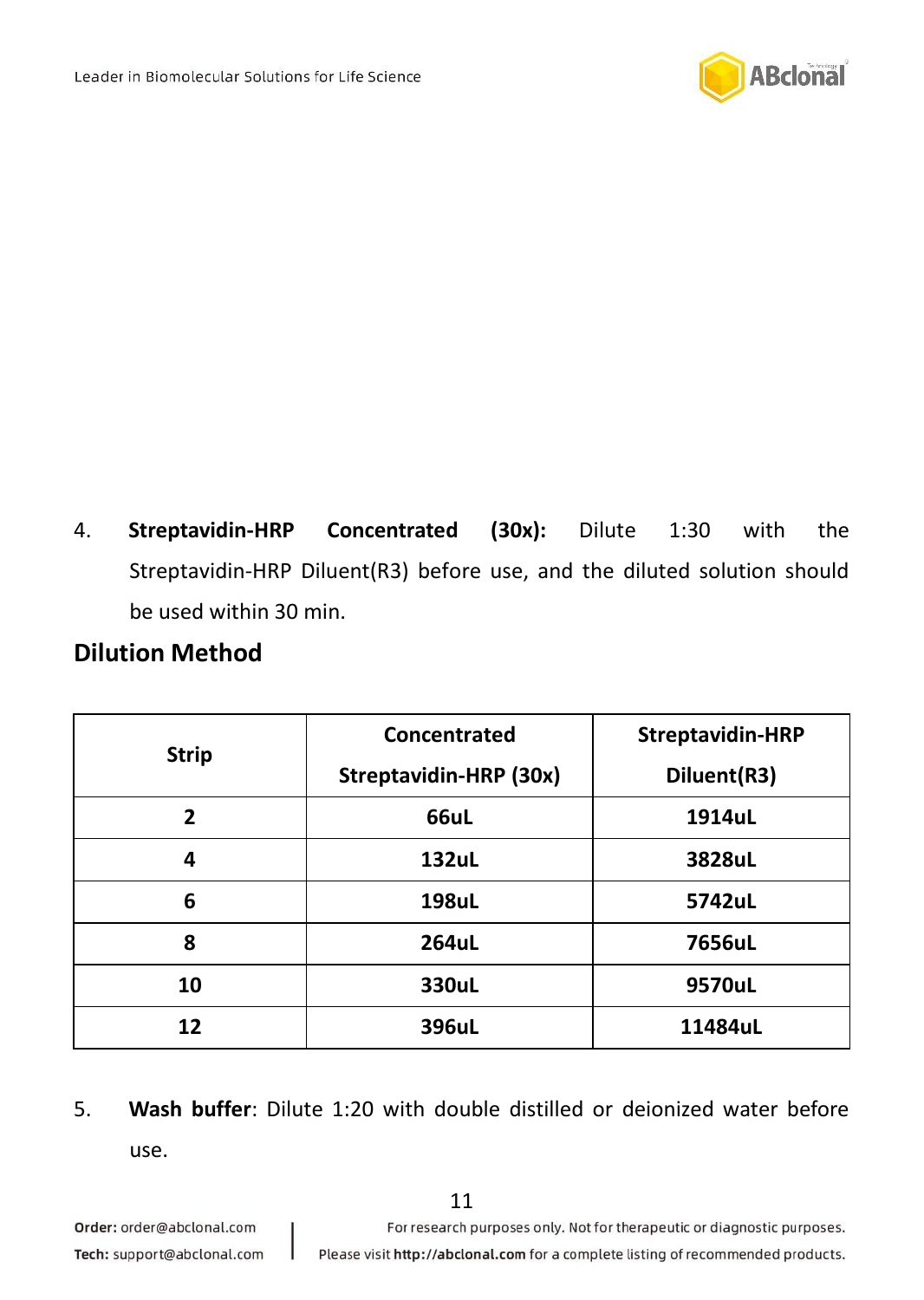

## <span id="page-11-1"></span><span id="page-11-0"></span>**Wash Method**

Aspirate each well and wash, repeating the process two times for a total of three washes.Wash by filling each well with **Wash Buffer**(300ul) using a squirt bottle,manifold dispenser,or autowasher. Complete removal of liquid at each step is essential to good performance. After the last wash,remove any remaining **Wash Buffer** by aspirating or decanting.Invert the plate and blot it against clean paper towels.

### **Assay Procedure**

- 1. Remove excess microplate strips from the plate frame, return them to the foil pouch containing the desiccant pack, and reseal.
- 2. Add 100 μL Standard/sample Diluent (R1) in blank well.
- 3. Add 100 μL different concentration of standard and sample in other wells, cover with the adhesive strip provided. Incubate for 1.5 hours at 37°C.
- 4. Add wash buffer 300 μL/well, aspirate each well after holding 40 seconds, repeating the process four times for a total of five washes.
- 5. Prepare the Concentrated Biotin Conjugate Antibody (30X) Working Solution 15 minutes early before use.
- 6. Add Biotin-Conjugate antibody Working Solution in each wells (100μL/well), cover with new adhesive strip provided. Incubate for 1 hour at 37°C.
- 7. Prepare the Streptavidin-HRP Concentrated (30X) Working Solution 15minutes early before use.
- 8. Repeat the aspiration/wash as in step 4.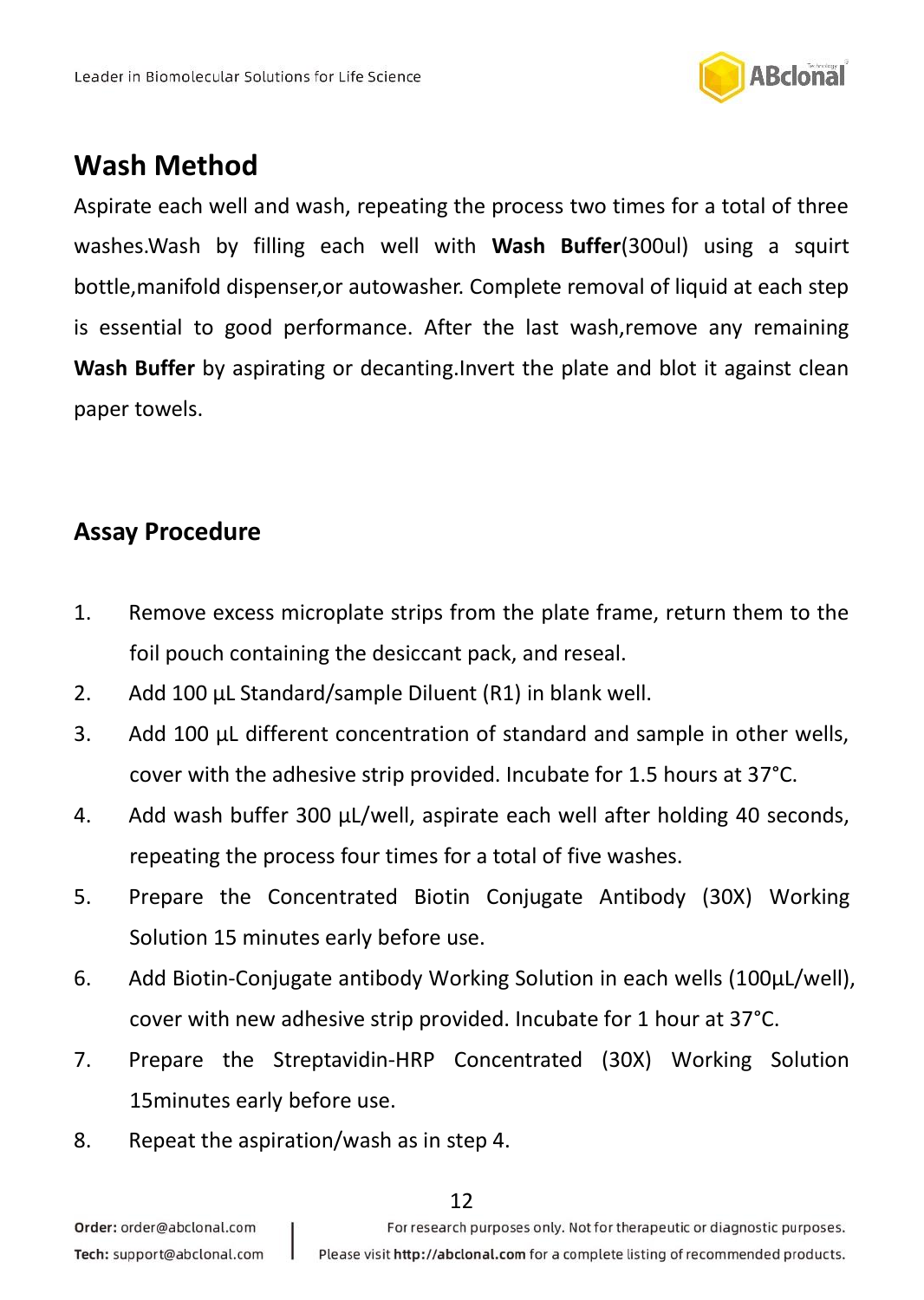

- 9. Add Streptavidin-HRP Working Solution in each wells (100 μL/well), cover with new adhesive strip provided. Incubate for 30 minutes at 37°C.
- 10. Warm-up the Microplate reader.
- 11. Repeat the aspiration/wash as in step 4.
- 12. Add TMB Substrate (100μL/well). Incubate for 15-20 minutes at 37°C .Protect from light.
- 13. Add Stop Solution (100μL/well), determine the optical density of each well within 5 minutes, using a Microplate reader set to 450 nm. If wavelength correction is available, set to 570 nm or 630 nm. If wavelength correction is not available, subtract readings at 570 nm or 630 nm from the readings at 450 nm. This subtraction will correct for optical imperfections in the plate. Readings made directly at 450 nm without correction may be higher and less accurate.

## <span id="page-12-0"></span>**Assay Procedure Summary**



13

Order: order@abclonal.com Tech: support@abclonal.com For research purposes only. Not for therapeutic or diagnostic purposes.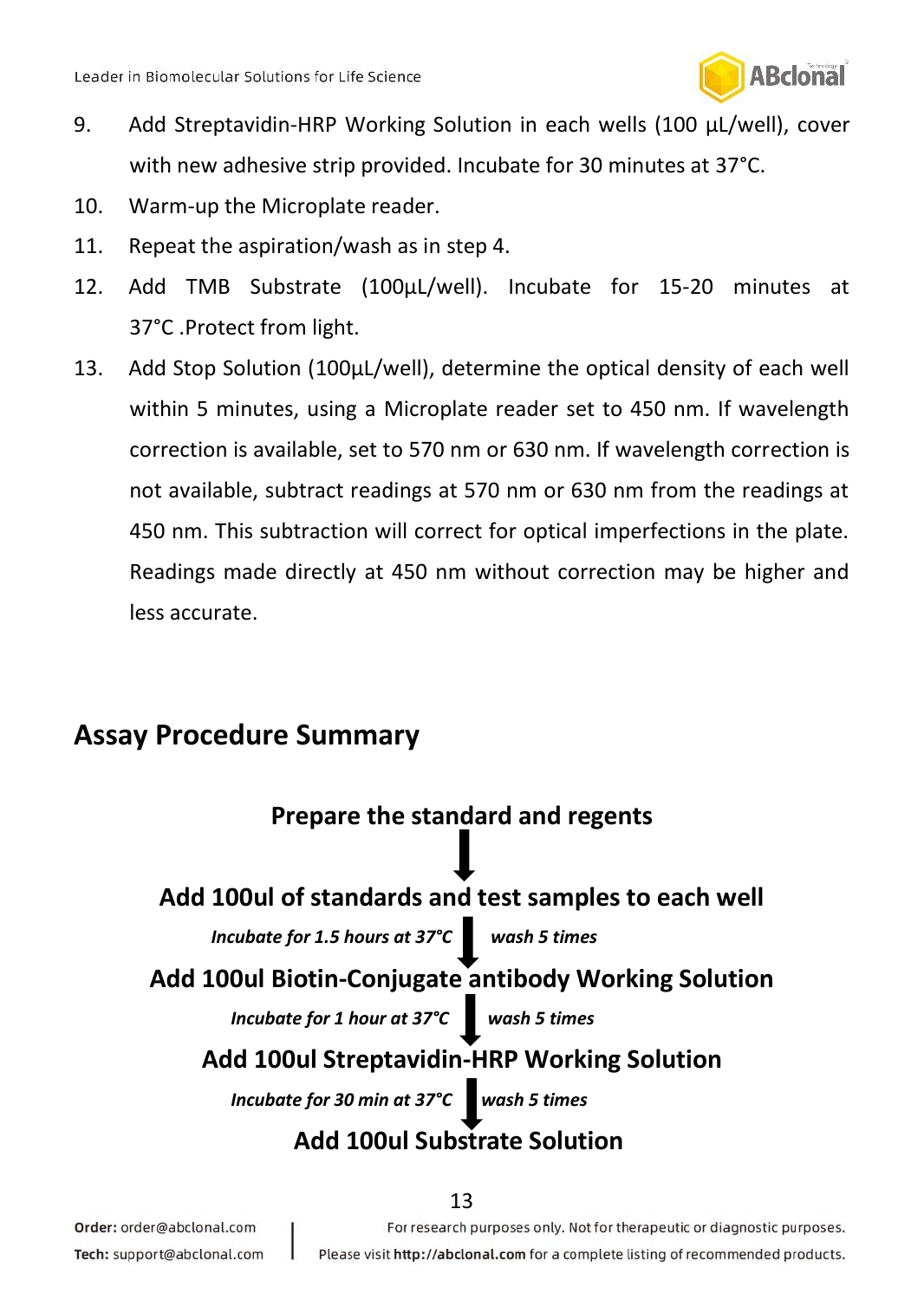



### **Add 100ul Stop Solution**

<span id="page-13-0"></span>**Detect the optical density within 5 minutes under 450nm. Correction Wavelength set at 570nm or 630nm**

For research purposes only. Not for therapeutic or diagnostic purposes.

Please visit http://abclonal.com for a complete listing of recommended products.

14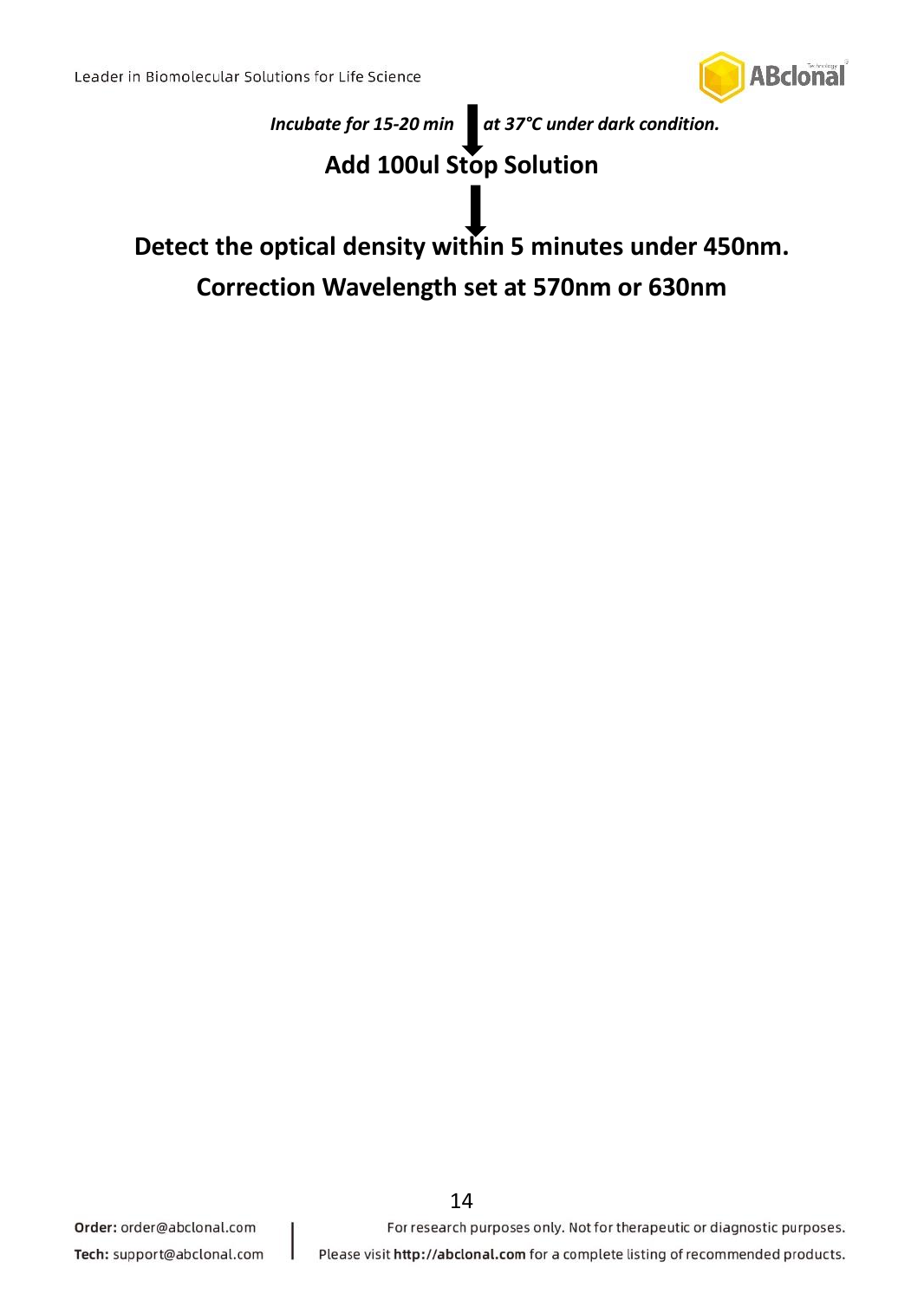

## **Calculation Of Results**

- **1.** Average the duplicate readings for each standard, control and sample, and subtract the average zero standard optical density (O.D.).
- **2.** Create a standard curve by reducing the data using computer software capable of generating a log/log curve-fit. As an alternative, construct a standard curve by plotting the mean absorbance for each standard on the y-axis against the concentration on the x-axis and draw a best fit curve through the points on a log/log graph. The data may be linearized by plotting the log of the VCAM-1 concentrations versus the log of the O.D. on a linear scale, and the best fit line can be determined by regression analysis.
- <span id="page-14-0"></span>**3.** If samples have been diluted,the concentration read from the standard curve must be multiplied by the dilution factor.

15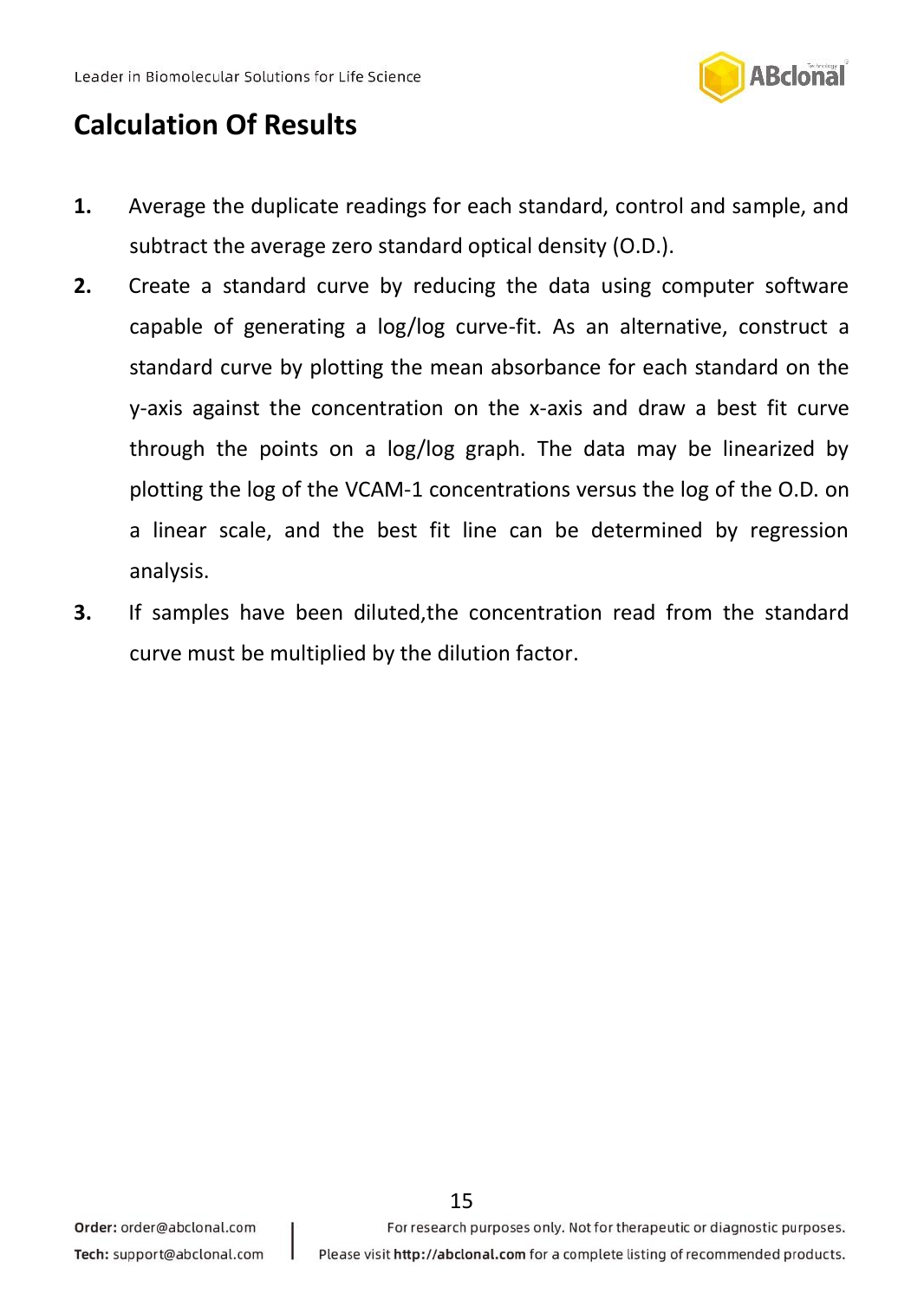

# **Typical Data**



**The standard curves are provided for demonstration only. A standard curve should be generated for each set of VCAM-1 assayed.**

# <span id="page-15-0"></span>**Sensitivity**

<span id="page-15-1"></span>The minimum detectable dose (MDD) of VCAM-1 is typically less than 15.6pg/mL. The MDD was determined by adding two standard deviations to the mean optical density value of twenty zero standard replicates and calculating the corresponding concentration.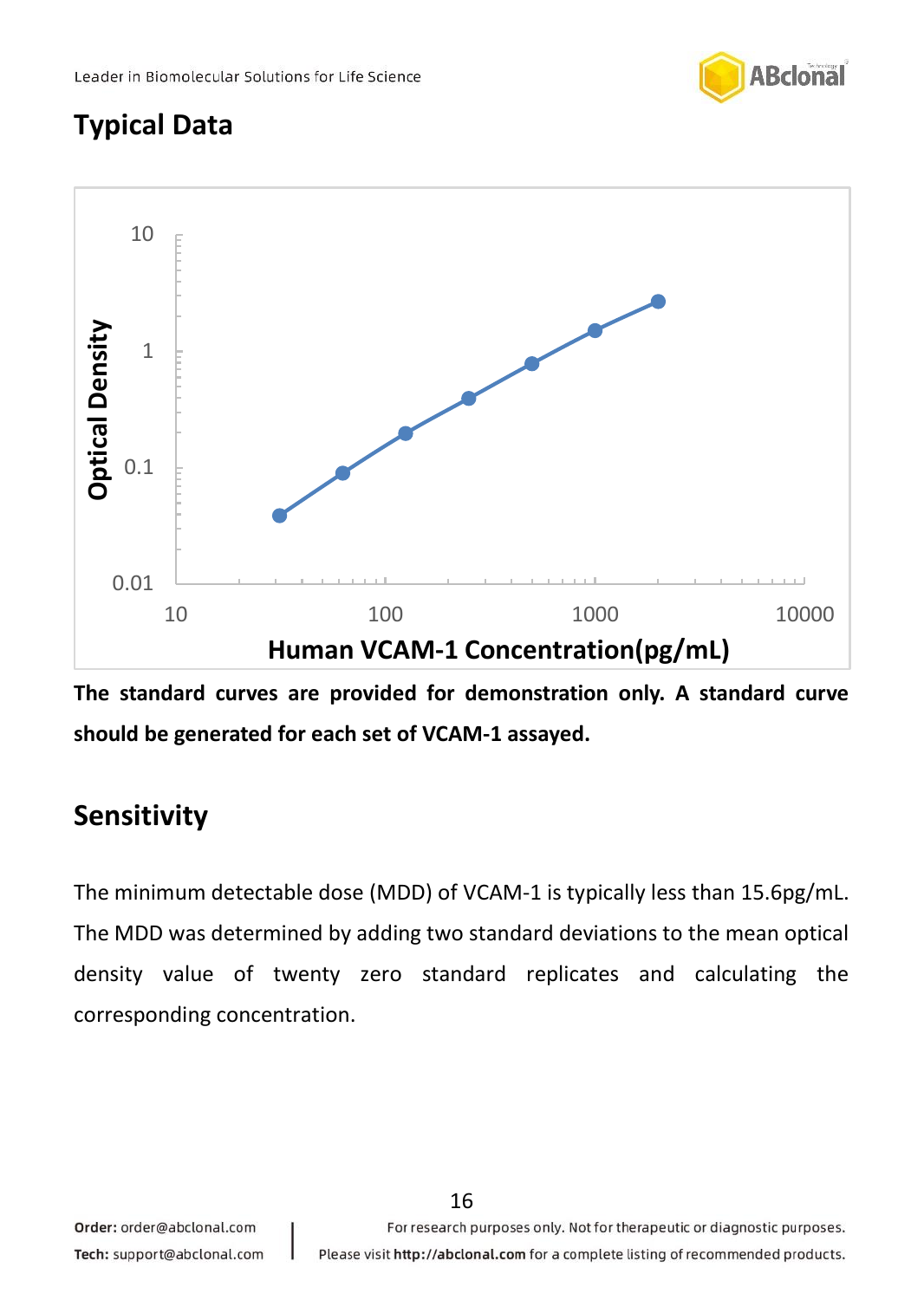

# **Specificity**

This assay recognizes both recombinant and natural mouse VCAM-1. The factors listed below were prepared at 50ng/ml and assayed for cross-reactivity. No significant cross-reactivity was observed with the following:

<span id="page-16-0"></span>Recombinant human

ALCAM BCAM CAD-8 DNAM-1

**MCAM** 

Desmoglein-1

**FCAD** 

Ecalectin

E-Selectin

ICAM-1

ICAM-2

ICAM-3

- ICAM-5
- JAM-1
- JAM-2
- JAM-3
- LAMP
- **NCAD**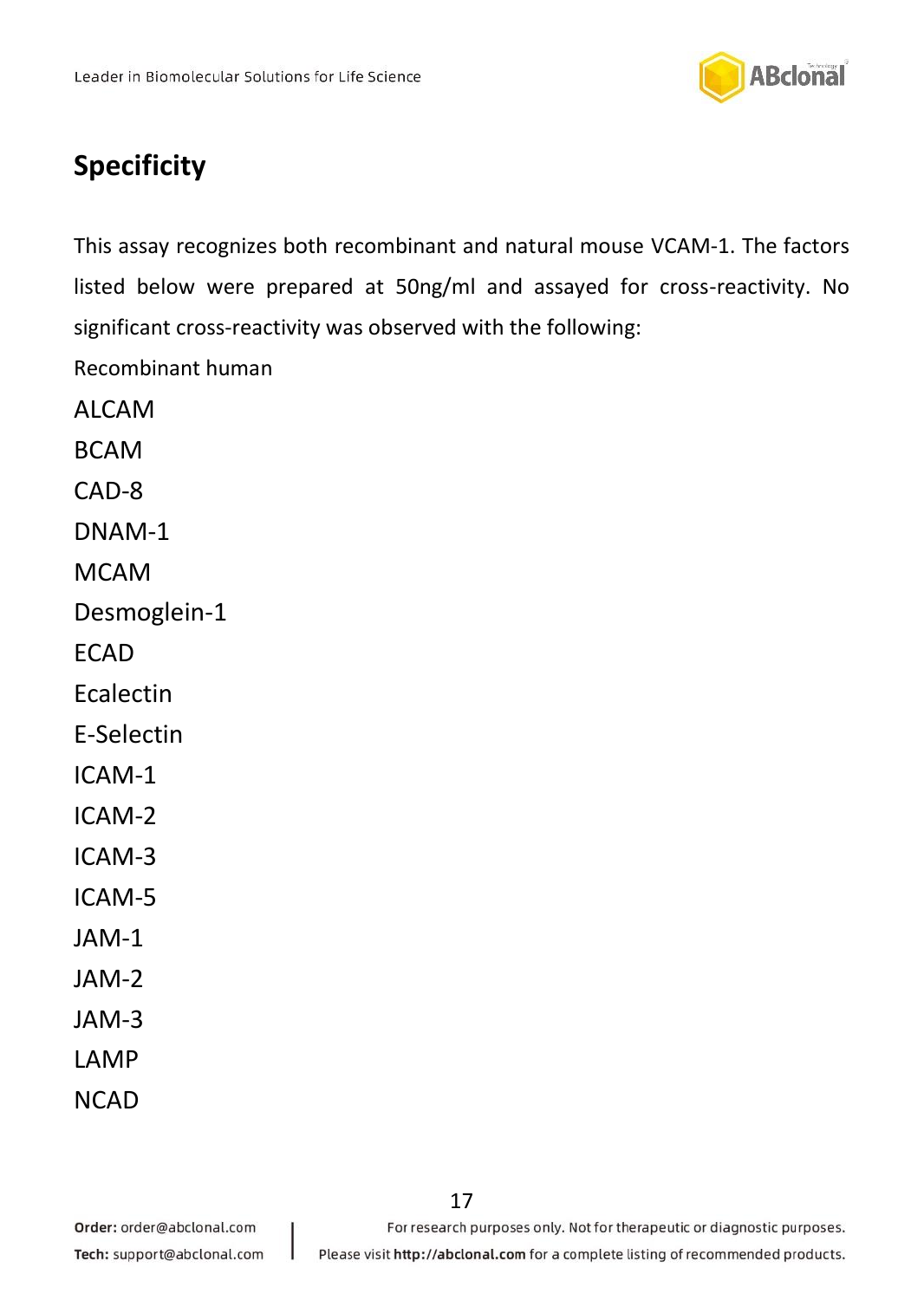

# **Precision Intra-plate Precision**

Three samples of known concentration were tested 20 times on one plate to evaluate the Intra-plate precision.

| Sample                             |      |      |      |
|------------------------------------|------|------|------|
| <b>Repeat Times</b>                | 20   | 20   | 20   |
| Average Value (pg/mL)              | 185  | 921  | 1846 |
| <b>Standard Deviation (SD)</b>     | 13.1 | 32.2 | 70   |
| <b>Variable Coefficient CV (%)</b> | 4.1  | 3.5  | 3.8  |

### **Inter-plate Precision**

Three samples of known concentration were tested 20 times separate assays to evaluate the Inter-plate precision.Assay were using two lots of components.

<span id="page-17-0"></span>

| Sample                         |      |      |       |
|--------------------------------|------|------|-------|
| <b>Repeat Times</b>            | 20   | 20   | 20    |
| Average Value (pg/mL)          | 192  | 941  | 1889  |
| <b>Standard Deviation (SD)</b> | 14.4 | 76.2 | 128.4 |
| Variable Coefficient CV (%)    | 7.5  | 8.1  | 6.8   |

For research purposes only. Not for therapeutic or diagnostic purposes.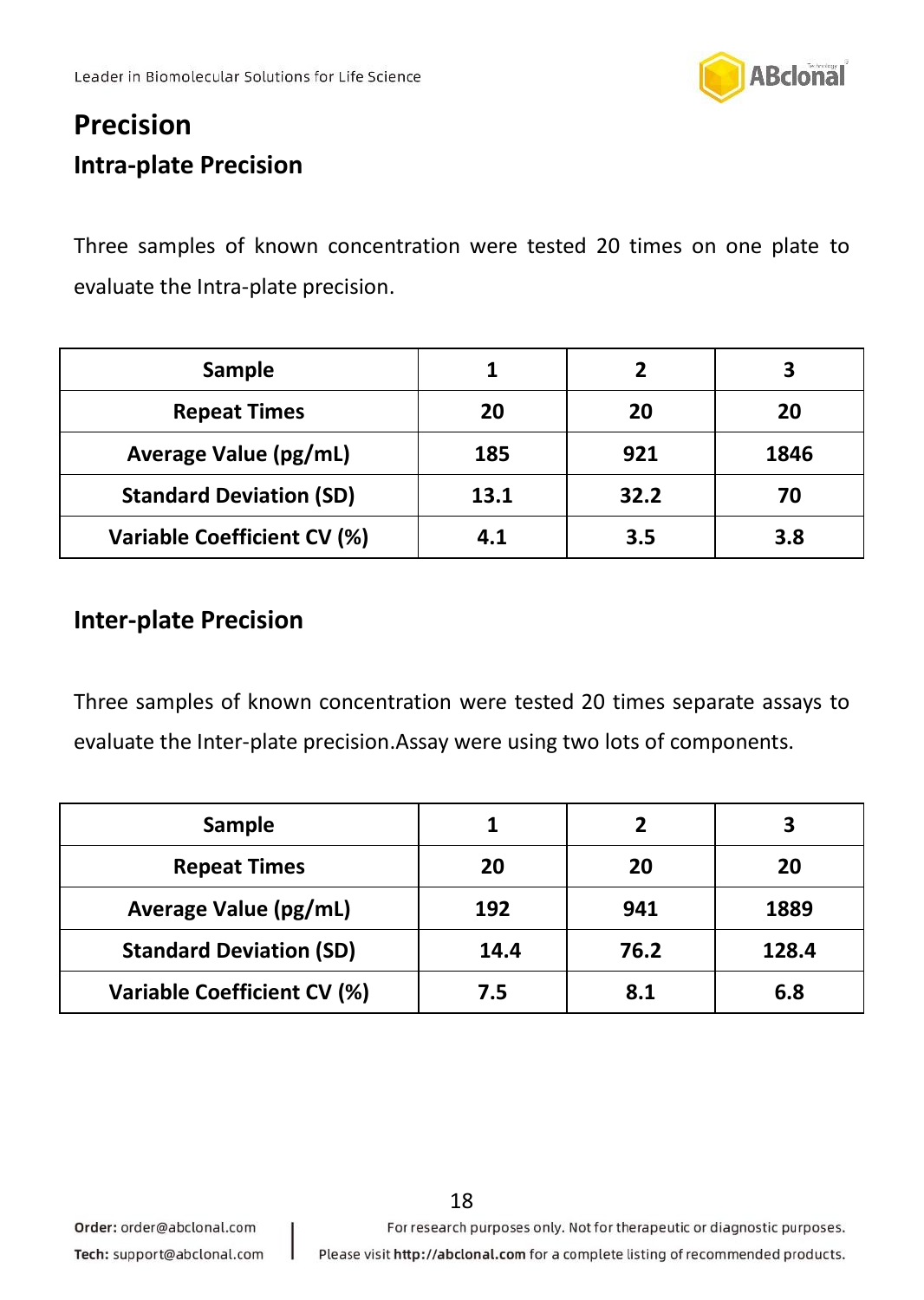

## **Recovery**

Spike 3 different concentration of human VCAM-1 into healthy human serum and plasma, calculate the recovery.

| <b>Sample Form</b> | Average Recover (%) | Range (%) |
|--------------------|---------------------|-----------|
| <b>Serum</b>       | 98                  | 90-105    |
| Plasma             | 103                 | 91-114    |

## <span id="page-18-0"></span>**Linearity**

Spike high concentration of human VCAM-1 into 4 healthy human serum, dilute in the range of standard curve kinetics and evaluate the linearity.

<span id="page-18-1"></span>

| <b>Dilution</b> | Average Value (%) | Range (%) |
|-----------------|-------------------|-----------|
| 1:2             | 100               | 93-106    |
| 1:4             | 105               | 94-116    |
| 1:8             | 99                | 90-108    |
| 1:16            | 103               | 92-113    |

19

For research purposes only. Not for therapeutic or diagnostic purposes.